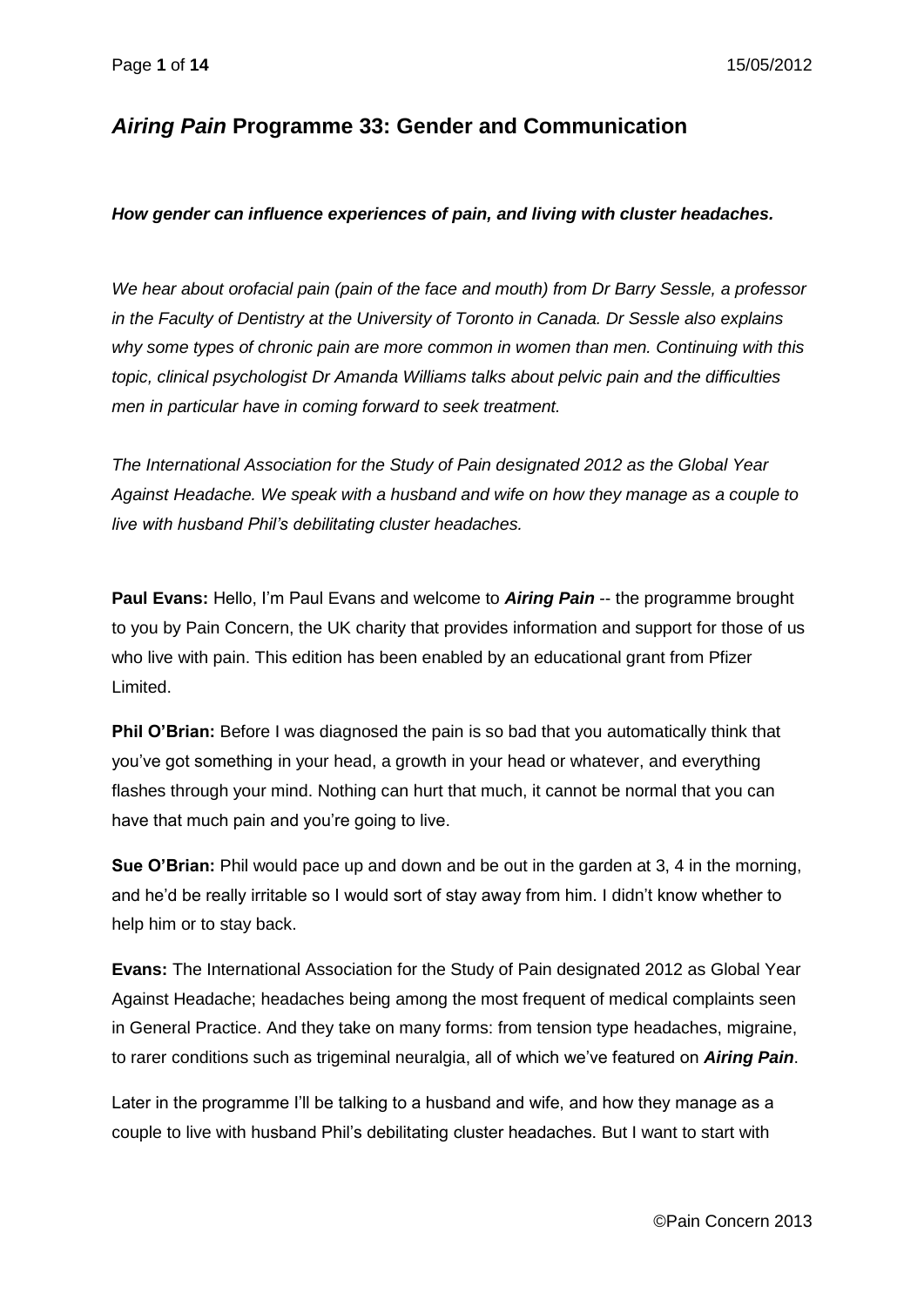Doctor Barry Sessle. He's a professor in the Faculty of Dentistry at the University of Toronto in Canada and he specialises in orofacial pain. That is pain of the face and mouth.

**Dr Barry Sessle:** Some of the most common pain conditions in the body, whether they're acute or chronic, occur in this region. And particularly for the chronic pain conditions in the orofacial region, the face, the jaws, the mouth, like many chronic pains elsewhere in the body, we don't know very much about their etiology, what their cause is, and how they progress. And so that makes diagnosis and especially management problematic, when you don't know exactly what are the underlying mechanisms. And so I've spent the last 40-45 years trying to work out these mechanisms, particularly using animal models of acute and chronic orofacial pain.

**Evans:** What are the other problems with facial pain?

**Sessle:** One of the most common – other than toothache, which is probably one of the most common pains in the body – there's also headaches of course, different types of headaches, and some of them can actually get expressed, or be spread to or referred to, parts of the mouth or parts of the jaw. And also another very common condition is called temporomandibular disorders, where there's pain in and around the jaw joints or in the associated muscles. And basically 5-10% of the population have temporomandibular disorders and there's a female predominance. There's in fact a female predominance in most chronic pain conditions, not all, but most. And so clearly gender plays a factor in a number of these chronic pain conditions in the orofacial area, as well as elsewhere in the body.

**Evans:** Do you know why that is?

**Sessle:** There're genetic factors involved in the manifestation of the pain, and part of that is related to sex differences. Some of our own research has shown that, firstly in animal models, the responsiveness of the nerve fibres supplying parts of the face and mouth and jaws and the jaw joint, there's a sex difference in how they respond. So in animals for example, you give a chemical agent to activate these nerve endings in the joint or muscle, the jaw muscle, and with this particular chemical activation the female rats, for example, those afferent fibres, sensory fibres in female rats were much more responsive that those in male rats. And likewise if you inject this chemical into awake humans, into their jaw muscle for example, again young women are much more sensitive, give much higher pain ratings, much more spread of the pain that they indicated, compared with young men.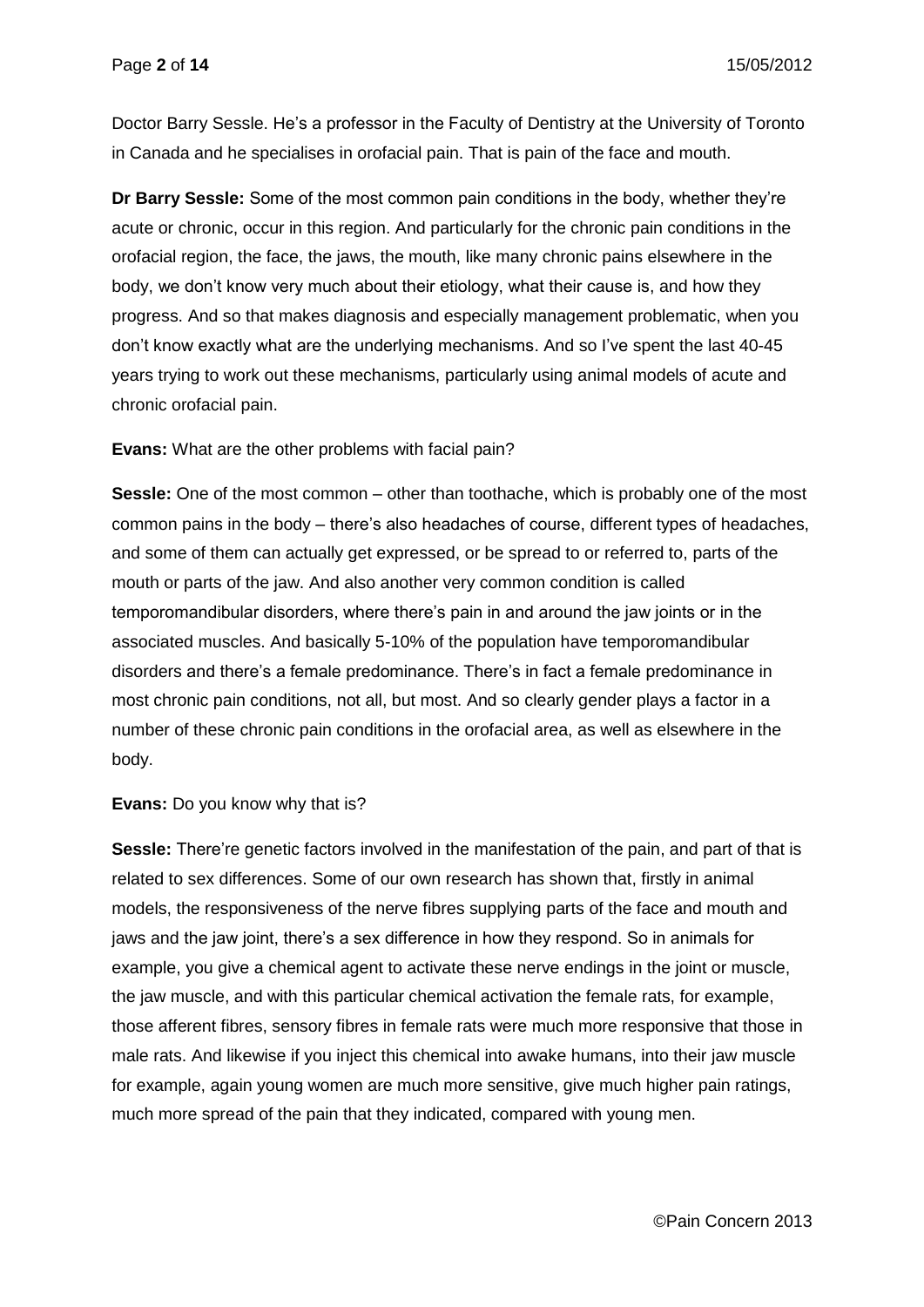This is important because it means that there's physiologically based sex differences in these peripheral pain mechanisms. Not even talking about the brain and possible differences in how males and females may differ in their neurochemistry and neurocircuitry related to pain within their brain, but even in just the sensory nerve fibres outside the brain, there's these physiologically based sex differences.

**Evans:** Put simply, does that mean that women *hurt* more?

**Sessle:** Yes, there's actually been documented in women, humans – and again I'm generalising, it can vary from one country to another or from different racial and cultural groups – that females, for example, have lower pain thresholds, they have greater pain sensitivity at threshold, but they also have lower pain tolerance, they can tolerate pain.

There are these tests one can carry out in a controlled environment to measure pain threshold or pain tolerance or ratings of pain between those two extremes and it's very clear that in a number of these racial, cultural groups that there are these sex differences. And of course one of the questions as well, is that psychologically based, is it physiologically based and is it centrally based – in other words is it within the brain that's causing this, or is related to this sex difference? Or is it the nerve fibres themselves?

As I said, we have established that it seems that at least the peripheral nerve fibres, there's some differences in how they respond to some painful stimuli. Doesn't mean that's how they respond to all painful stimuli, it just happens to be the ones that we were testing. But also you have to take into account that of course there'd be differences within the brain. There are differences between males and females in the neural circuits in the brain and the neurochemicals that are used in those circuits.

**Evans:** So, taking that back to facial pain then, dentists and clinicians should be aware that men and women are feeling different pain?

**Sessle:** That they *could* be, yes, they could be, yeah. It's important to establish that there are these physiologically-based differences because many times in the past, and maybe still happening in some isolated cases, that women complaining of orofacial pain, or pain elsewhere in the body, had been sort of sloughed off by the clinician, and saying, 'this is just a female thing, it's being, they're just exaggerating, being, you know, too emotional about it' and so on. And they've attributed it to that and really haven't managed the pain properly, just sloughing if off as a female thing that'll eventually work out. But there are these physiologically based differences, well established, both in the peripheral nervous system and in the central nervous system, sex differences.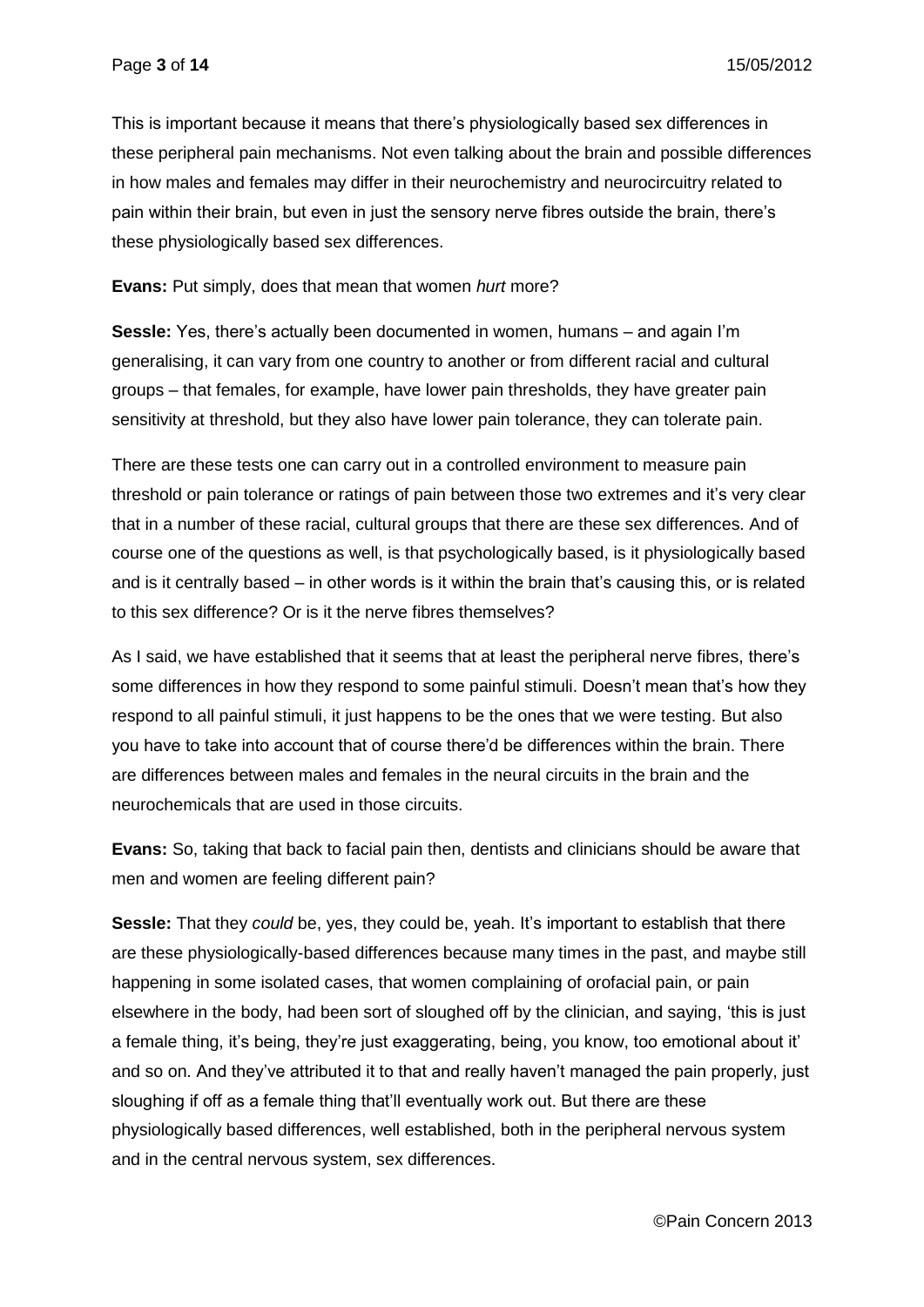**Evans:** Doctor Barry Sessle, from the faculty of Dentistry at the University of Toronto in Canada.

And we'll stay with gender differences for the moment because one area where men and women most definitely differ is of course the pelvic region. Physical differences aside, men and women have different attitudes towards pelvic pain and many men put this in the category of 'women's problems.' And the reticence to discuss their own pelvic pain can, and does, put their lives at risk. Doctor Amanda Williams is an academic and clinical psychologist and she works mainly at University College London.

**Dr Amanda Williams:** It's a particularly difficult pain for people to talk about, to disclose to those around them. So particularly men, we've found, tend to make up a cover story which then isn't very consistent, because that's not where they feel pain and they don't behave in a way that shows they have pain in whatever they said… their knees. It is a difficult problem to disclose, people may laugh rather than sympathise, as they might over another pain.

People worry about something being wrong, with all visceral pains, sort of pains inside the body cavity, they can be quite diffuse, they may be quite sharp, but they may be quite diffuse and hard to locate. Many people aren't quite sure what's inside them and of course they start to worry about things like cancer or tissues torn or damaged in some way, something horrible going on, and find it hard to get the information that'll reassure them.

**Evans:** Well, you've just confirmed what happened before we switched this recorder on. I had a little giggle about urogenital pain, because I assumed that's women's problems.

**Williams:** That's very interesting isn't it? Because you're absolutely right, lots of the websites which say 'chronic pelvic pain' only refer to women. Even scientific papers which are titled 'Chronic Pelvic Pain' only refer to women. But men can also get pelvic pain, sometimes for the same reasons, to do with muscular pelvic floor. And then of course men and women do have different organs and they'll have different pathologies and problems that affect those organs. But it is seen as a woman's problem and I think that, again, makes it hard for men to talk about it.

**Evans:** So what problems do men get?

**Williams:** They may be very specifically located in the genitals, they may be much more generally in the pelvic cavity, they may affect their bowels – it often happens with irritable bowel syndrome. Men may have problems in particular activities or positions, so very keen cyclists are a bit over represented. And certainly in the cycling literature there's a lot of discussion about how to make saddles more comfortable and padded clothing to help. So it's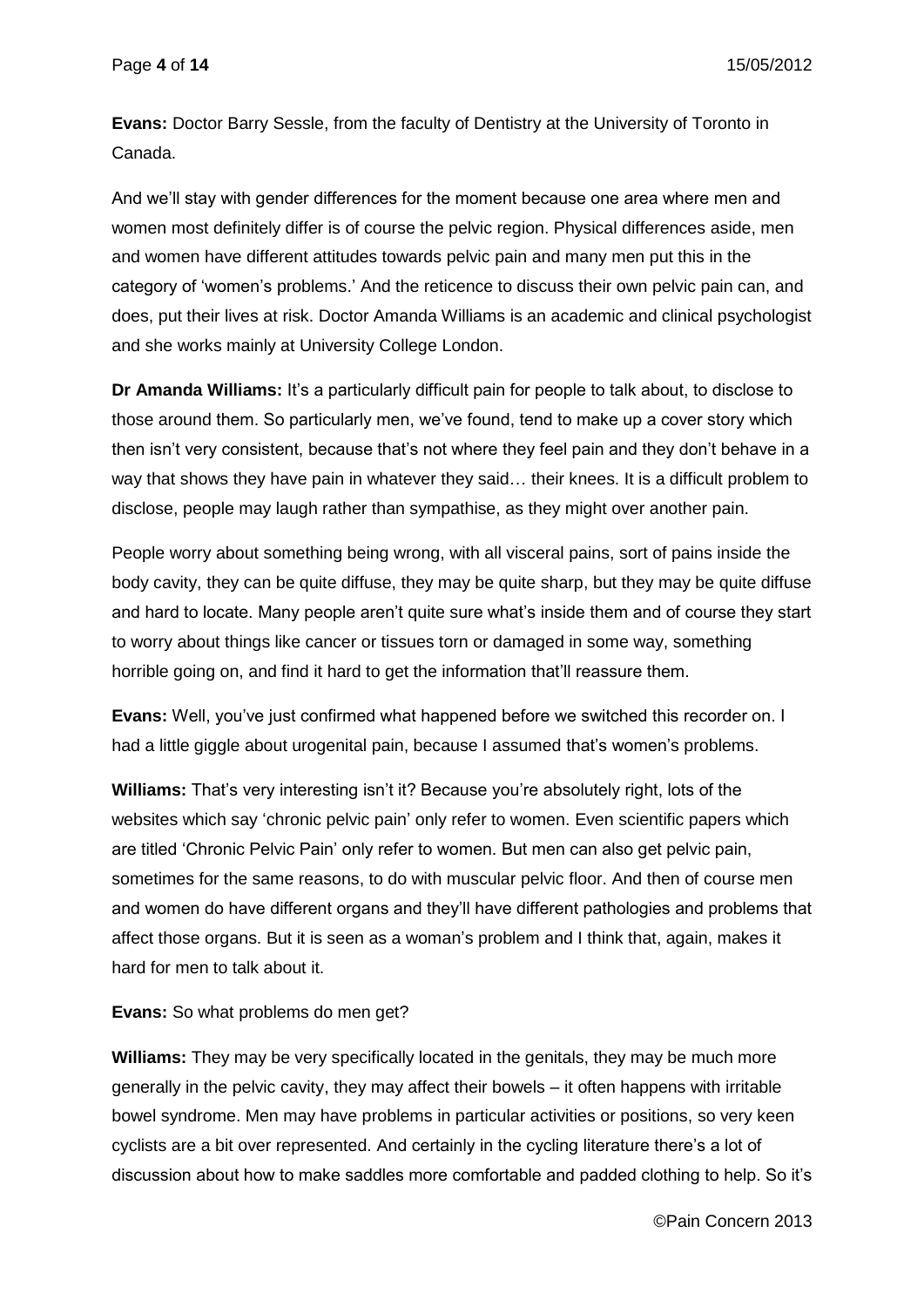clearly a problem that then just goes over the top in some people. So really a great variety of things, which again makes it hard for men to find information easily, that they feel refers to them.

**Evans:** Why do you think men have a problem in discussing this?

**Williams:** They find it harder anyway to talk about emotionally laden issues, things that worry them. They tend to look more for information and hard facts, perhaps, rather than reassurance as well. Women might go for both. We know that in all sorts of health areas people talk to friends, family members, many times before they reach a doctor, unless it's something very urgent. Women do that far more than men and they'll get a range of opinions among which may be, 'oh yes, I know somebody who had that' or 'I had that and, yes, I went to my doctor and I was given this.'

So you start to get an idea of the possibilities if you talk about it to other people. If you have something fairly rare and you don't talk about it, you're never going to get any of that reassurance that it might be treatable, that a doctor will understand and take it seriously and so on. And of course some of the men we've seen have said that they've felt the female doctor wasn't terribly sympathetic, although others have found them fine.

**Evans**: One thing that people have told me is very effective is when a, say, high profile sports star comes out. I mean it's happened recently that John Hartson had testicular cancer. And he was very, very open about just leaving it to go and go and go and he's survived it. But it could have been very different. Now I actually know people who've been worrying about the same thing for years and just one trip to the doctor, just one 10 minute appointment, makes them sleep at night again.

**Williams**: Exactly, or else get directed to further investigation treatment. Now I think it's really admirable when people do do that. I don't know about that particular sportsman but I do know that with Kylie Minogue talked about her breast cancer, it's lead to a really significant increase in young women going to doctors either with worries about breast lumps or going to mastectomies or just taking it more seriously and not seeing to something that only affects other people.

**Evans**: So men must not be bashful.

**Williams**: A doctoral clinical psychology trainee of mine did two very nice bits of research: one was literature review but the literature was what was available on websites. So she used typical web-surfing behaviour to look at what would be available to men who looked up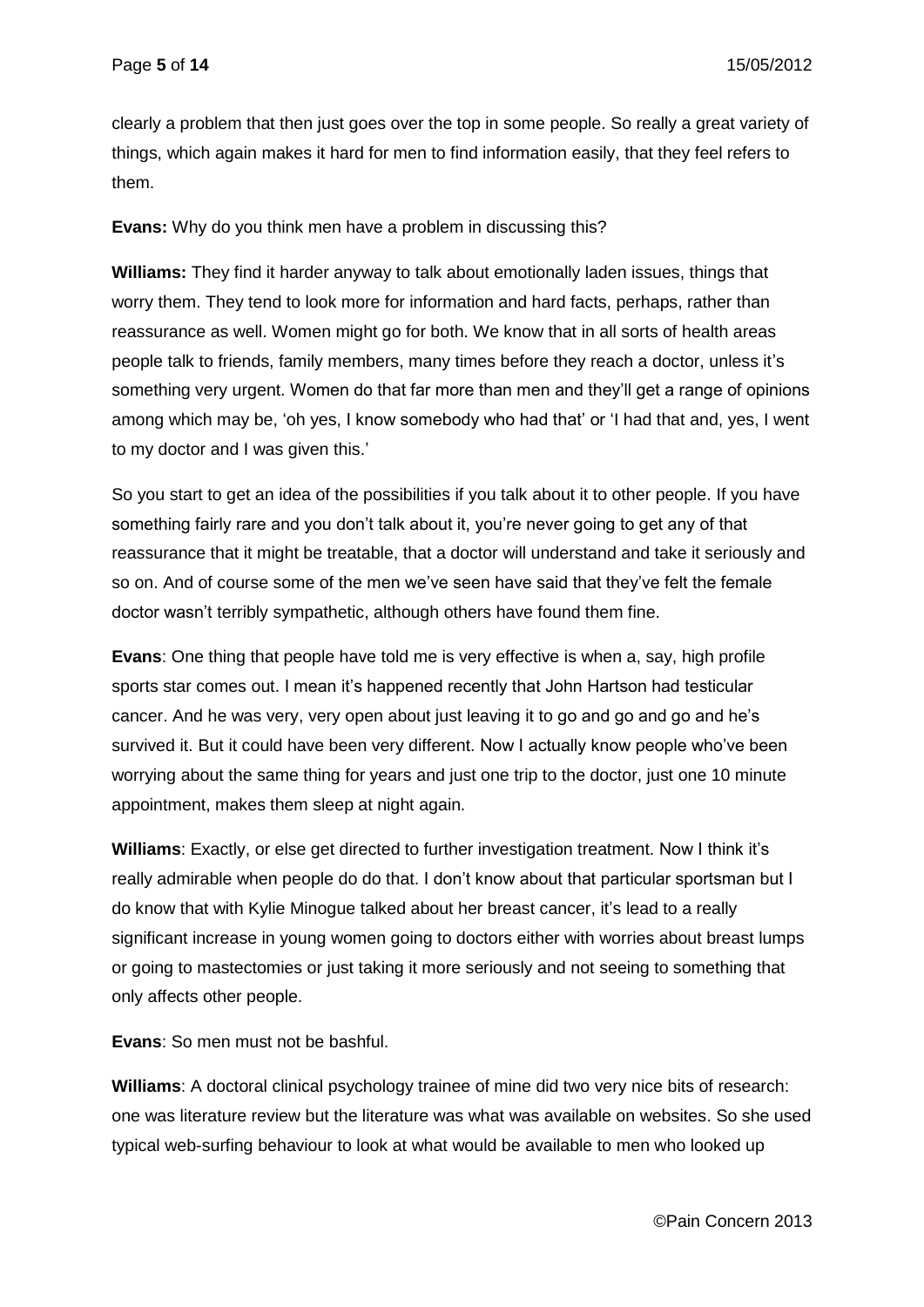urogenital pain, chronic pelvic pain on the web. And actually, of course, many sites were for women only.

But when she found the sites she looked firstly at whether they gave good information on the causes of pain, which can be helpful information for men and often reassuring and the second was whether they gave any reference to psychology, psychological consequences, difficulties, distress and so on. And she found it was really quite hard to obtain both those bits of information. Only three websites that she found had good psychological information, quite a lot more had information about cause but some of it was seriously out of date or misleading.

The second bit of work she did was talking to men about what they thought was wrong with them before and after their first consultation at the pain clinic when they were coming for urogenital pain. And men were very keen to have a mechanical explanation that made sense to them, for which of course some needed some extra background information about how the mechanics works anyway.

We were expecting more cancer fears and we actually saw rather few. What was nice to see was that when men felt they'd been investigated for cancer often at an early stage via the GP and it was ruled out and it stayed ruled out, they didn't come back to that worry later. And that's very good to see because in some groups you see people keep on coming back to the cancer worry, you know, six months after the scan was done they think, well, perhaps it's developed recently. So that was good to see.

But they were often very bewildered about the possible cause. And because pain is a problem within the nervous system about it functioning differently, it doesn't fit very well into a mechanical explanation and you can develop analogies about computers or phones and so on but none of them is really convincing. So it's quite hard to get a convincing explanation of pain in the urogenital area for men and I know quite a lot of the doctors use a lot of diagrams to convey that. But again, with static diagrams you can't show how messages instead of going along the nerves occasionally are firing off all the time and then the brain of course experiences pain.

**Evans**: When I was worried about testicular cancer, not seriously worried about it but I had a pain in my testicles, something you don't really talk about, I didn't make an appointment with my female GP, I made an appointment with a male GP and he felt my testicles and then he said, 'I'm just going to stick my finger up your bottom.' Had I known that was going to happen [**Williams**: …you wouldn't have gone…], I would not have gone – but I'm very grateful that I did go and everything was ruled out.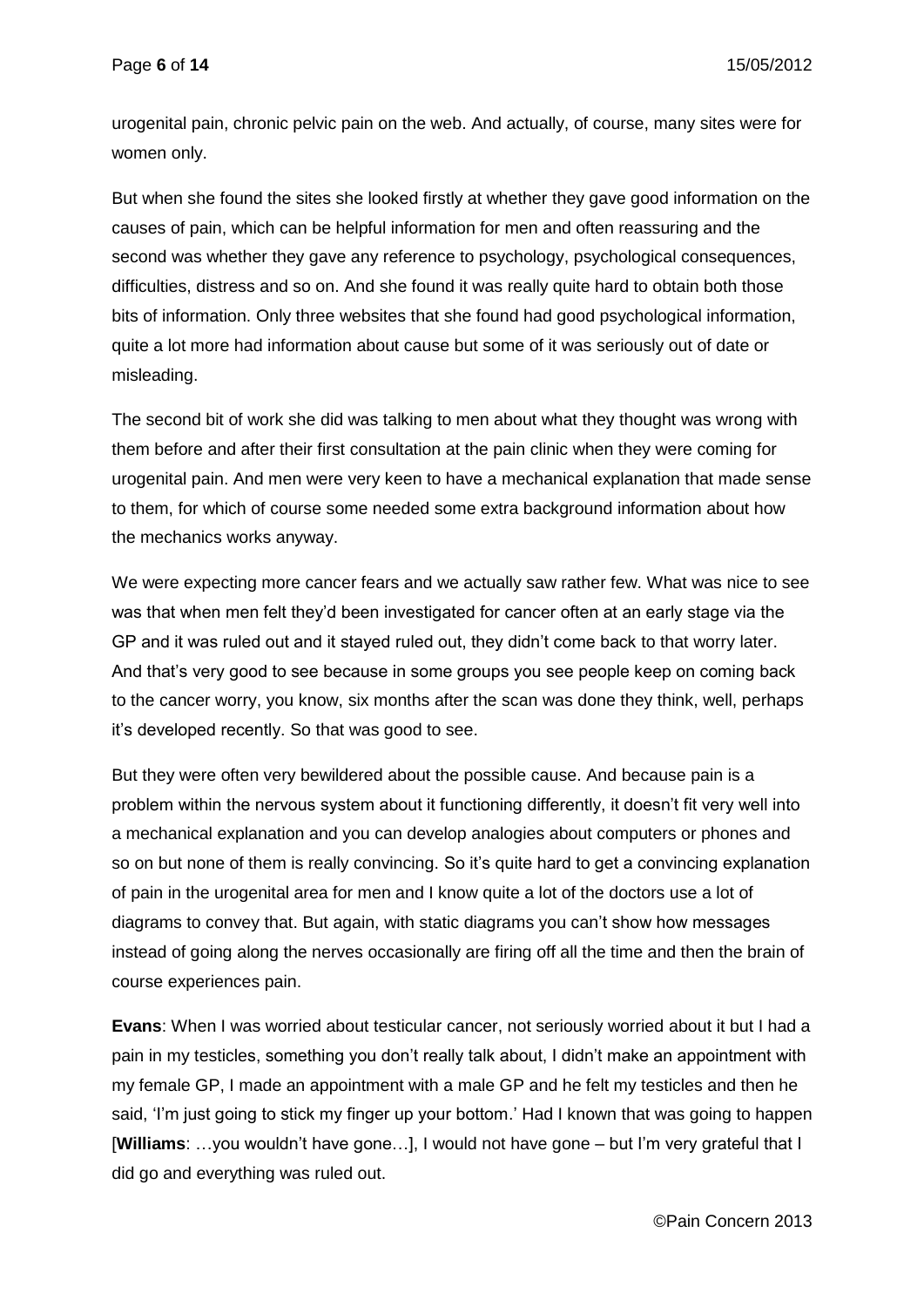**Williams**: Exactly, and as you say, then you can sleep at night.

**Evans**: I know. But I wouldn't have gone if I'd found a website that said your doctor was going to do something like that…

**Williams**: Yes, that's a very good point because it does put people off, although one can with that information say, 'this is perfectly normal, the doctor does this many times for investigations and is completely unbothered by it.' So you just have to think of yourself as, for instance, another person in a long row of people having that investigation. But I agree, it does put people off. And what came out of this research project was very often that men haven't found anything that made a huge difference to their pain but what they had done was resolve those worries enough. They felt that really horrible things had been ruled out; they knew they weren't going to steadily get worse and that was enough for them to feel, 'Okay, now I know where I stand, I can start to think about what I need to do differently', and so on.

And there's some good evidence for physiotherapy helping some of those pains, whereas before they wouldn't have considered physiotherapy, now it makes sense to them to try that and so on. So it was kind of opening some good doors and closing some bad ones that she had heard over and over again from men who had had their consultation and felt better for it.

**Evans**: Well, I can confirm that it's exactly as you say it is. [Laughs]

**Williams**: That's great to hear!

**Evans**: Clinical psychologist, Dr Amanda Williams. Now at this point I'll just say our usual words of caution, that whilst we believe the information and opinions on *Airing Pain* are accurate and sound, based on the best judgements available, you should always consult your health professional on any matter relating to your health and wellbeing. He or she is the only person who knows you and your circumstances and therefor the appropriate action to take on your behalf.

As you heard earlier in the programme, 2012 is the International Association for the Study of Pain's Global Year Against Headache. Now cluster headaches are excruciating. They're more painful than migraines or any other type of headache. In fact they're so severe that they're often described as 'suicidal headaches'.

**Phil O'Brien:** My name's Phil O'Brien and I suffer from cluster headaches.

**Sue O'Brien**: I'm Sue O'Brien, I'm married to Phil and I also suffer when he suffers with cluster headaches. [Laughs]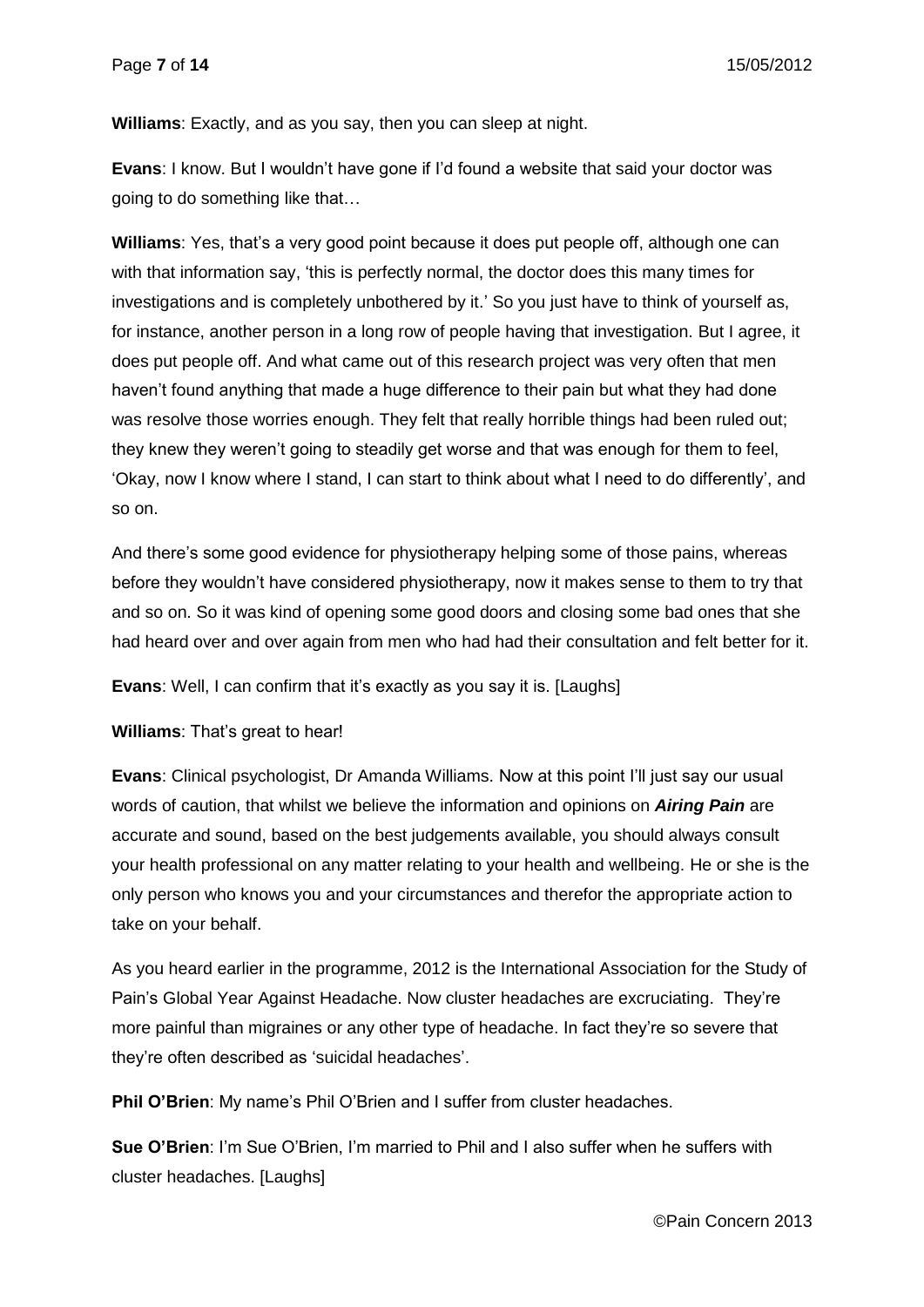### **P O'Brien:** True, true.

## **Sue O'Brien:** I do.

**P O'Brien**: I've had them for six years and it took us two years to find out what it was, which apparently is quite quick. Most people don't find out, they're not diagnosed with clusters for four, five, six years. And I've just been told there have been people who haven't been told, not known, what they've been suffering from for 10 years plus. So we found out quite quick, really.

**Evans**: Just tell me what a cluster headache is.

**P O'Brien**: A cluster headache's not like a migraine; you've got a nerve in your head and basically it send out two bigger signals. So most people's nerve is sending out little signals, making things work in your head and making things happen, and mine sends out – when I'm having a cluster headache – there's something in the brain stem, isn't there? [**S O'Brien**: Uh, huh...] becomes active and my nerve sends out massive signals. So I get pain in the ear, in the eye, in the teeth and in one side of the head, it's only ever one side. So mine's on the left side. So when I first got 'em and we didn't know how to treat them I could be in absolute agony. I liken it to someone parked a lorry on your head, the pain, and that could go on for 4 or 5 hours.

**S O'Brien**: Whereas obviously in a migraine people like the quiet and you get sort of get agitated, and you pace up and down a lot, don't you. So the symptoms are totally different to a migraine.

**P O'Brien:** So we read articles where they say it's a migraine times 10 on the pain factor but I don't know because I've never had a migraine.

**Evans**: Somebody called it a suicide headache?

**S O'Brien**: Yes.

**P O'Brien**: Yeah, we was just talking to the specialist just now and he's known of people committing suicide whilst having a headache. It is a severe pain. You can't describe to someone what it's like...

**S O'Brien:** You say it's like a clamp, don't you? …and it just keeps tightening, and tightening until you can't take it anymore.

**P O'Brien:** It's as if someone's putting your head in a vice and they're tightening the vice until you really can't take any more pain and then they give it another half a turn. And they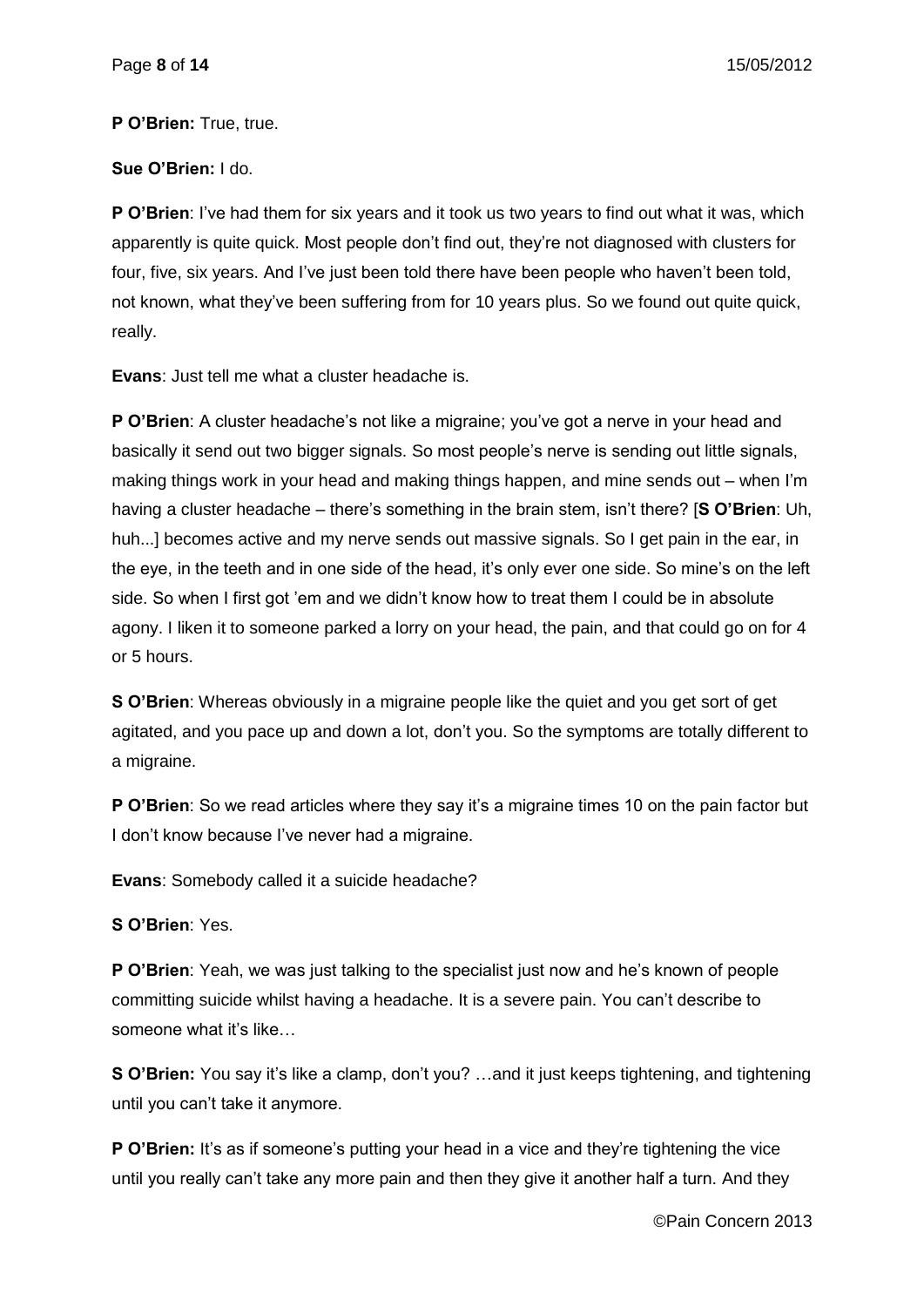won't release it and you could have that for two hours. It's not a throbbing, it's constant pain. You just can't describe it.

**S O'Brien**: So in the beginning we didn't know what it was did we?

**P O'Brien**: I used to head-butt the wall, didn't I? And bash myself in the head. And so I can quite believe that people could give up on it, if you like, you know, give up on it.

**S O'Brien:** You used to hit yourself didn't you? Saved me doing it I suppose! [Laughter] You did get quite agitated. But we've learnt now the best thing for Phil is I would leave him alone and let him deal with it. I'm always in the background, and if he wants anything he'll tell me.

**P O'Brien**: When I get a cluster now…

**S O'Brien**: We've got a routine haven't we?

**P O'Brien**: Yeah, because it's been diagnosed and we've got various treatments, so we can take an injection which gets rid of it quite quickly. If it's not too bad a headache then I can take some painkillers and then we have to wait for it to go but the side – mine's is on the left side of the head – and I'm burning up… so Sue knows that we've got two flannels and she gets really cold water and she keeps swapping the flannels for me and she knows that I like…

**S O'Brien**: …they come off actually really hot, so he's actually burning up and we change the flannels, like, every 30 seconds….just constantly changing them.

**P O'Brien**: And then Sue knows that I like to have a cup of tea, so in the early days I used to get agitated. I used to say, 'get this, get that, leave me alone.' And that's not in my nature normally. But when I was in the middle of a cluster headache, I become bossy… [**S O'Brien**: Irritable…] and sometimes I just needed her to go away and leave me alone.

**S O'Brien**: But now we don't really talk to each other much. So I just get on with what I'm doing, we've got a little routine going…

**P O'Brien**: Yeah, we've got a lovely system going where we deal with it together, don't we?

**S O'Brien**: And there was a stage when I used to wake up before Phil would have a cluster, because I knew he was going to get one. So I'd wake him up and he'd wake up and say, 'Yeah, I've got a headache coming.' But I was aware that he'd be scratching his head in his sleep. So I'd wake him up and say to him, 'you gonna get a headache?' [**P O'Brien**: And I did.] And he did.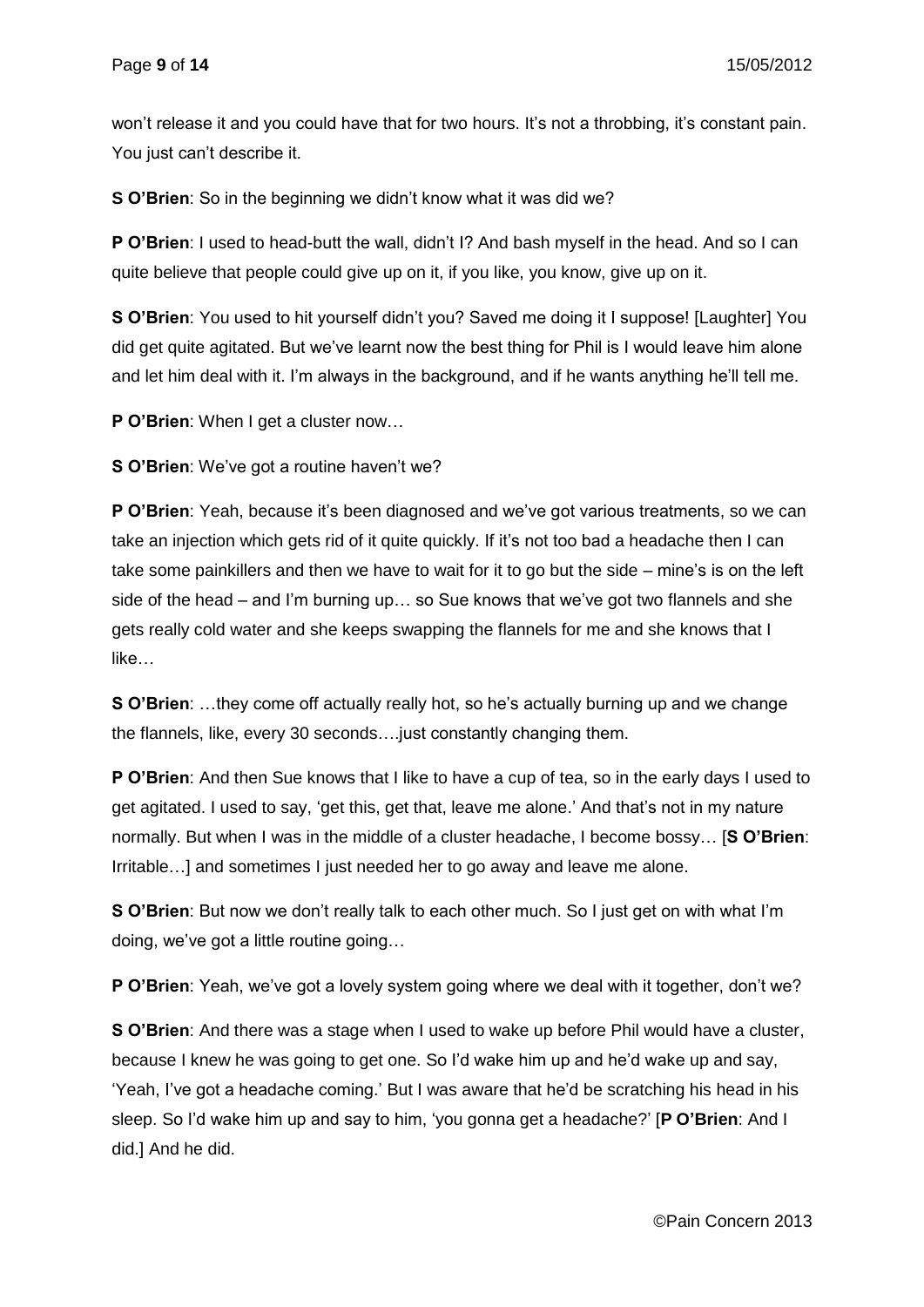**Evans**: How did you know then?

**S O'Brien**: We found out that in the beginning, Phil's headaches were just at night-time; they were one hour after we went to bed, regardless of what time we went to bed. We used to set the alarm for 45 minutes after we'd been to bed to try and wake up before, but my subconscious always used to wake me up when he started sort of fidgeting in bed so I wouldn't particularly sleep quite deep. And sometimes it might go past the hour and I'd wake up and think, 'oh he hasn't had a headache yet.' I'd get back to sleep and then he'd wake up with one so

**P O'Brien**: There's a weird thing where, as Sue just said, if we went to bed at 11 o'clock at night, the headache was exactly 12 o'clock. If we went to bed at 10 to 1 in the morning the headache was at 10 to 2. And it's almost like your brain has become this… [**S O'Brien**: 'You could set your clock by it.'] You'd lay down and you go to sleep and you'd become into a relaxed state and once your brain, say, after an hour's sleep, your brain must switch off or whatever or do whatever it does. And my brain thought, 'ahh, now's a good time' and it used to fire off these signals which would create this headache.

We could deal with that. When it was every night, or every other night and it was just at night, we could deal with that because we used to get out of the bed, get rid of the headache and go back to bed. That wasn't a problem. For the last two years they've started coming during the day. So now you're driving along, all of a sudden you're aware you're gonna get a headache, you've got to pull up wherever you are, you can't drive, you can't concentrate, you can't really talk to anyone. So now, it's sort of affecting our lives quite badly.

**S O'Brien**: Yes because the other week he was on three or four a day; so every time we get him doing something we'd have to stop.

**P O'Brien**: So hence we're now back at the migraine and head clinic and they're now looking at other methods because the treatment I was on, it basically isn't working any more. It used to work but my headaches have actually got worse and worse. So we're now in the throes of having other treatments, aren't we?

**Evans**: So what treatment is that?

**P O'Brien:** Well I used to be on large amounts of Verapamil which is like a blood pressure, a heart pill, I believe, and it also helps with cluster headaches. So we're now going on to a treatment which is quite specialised in that it's small doses of Lithium, which frightened the life out of me because it was used to treat depression and things like that.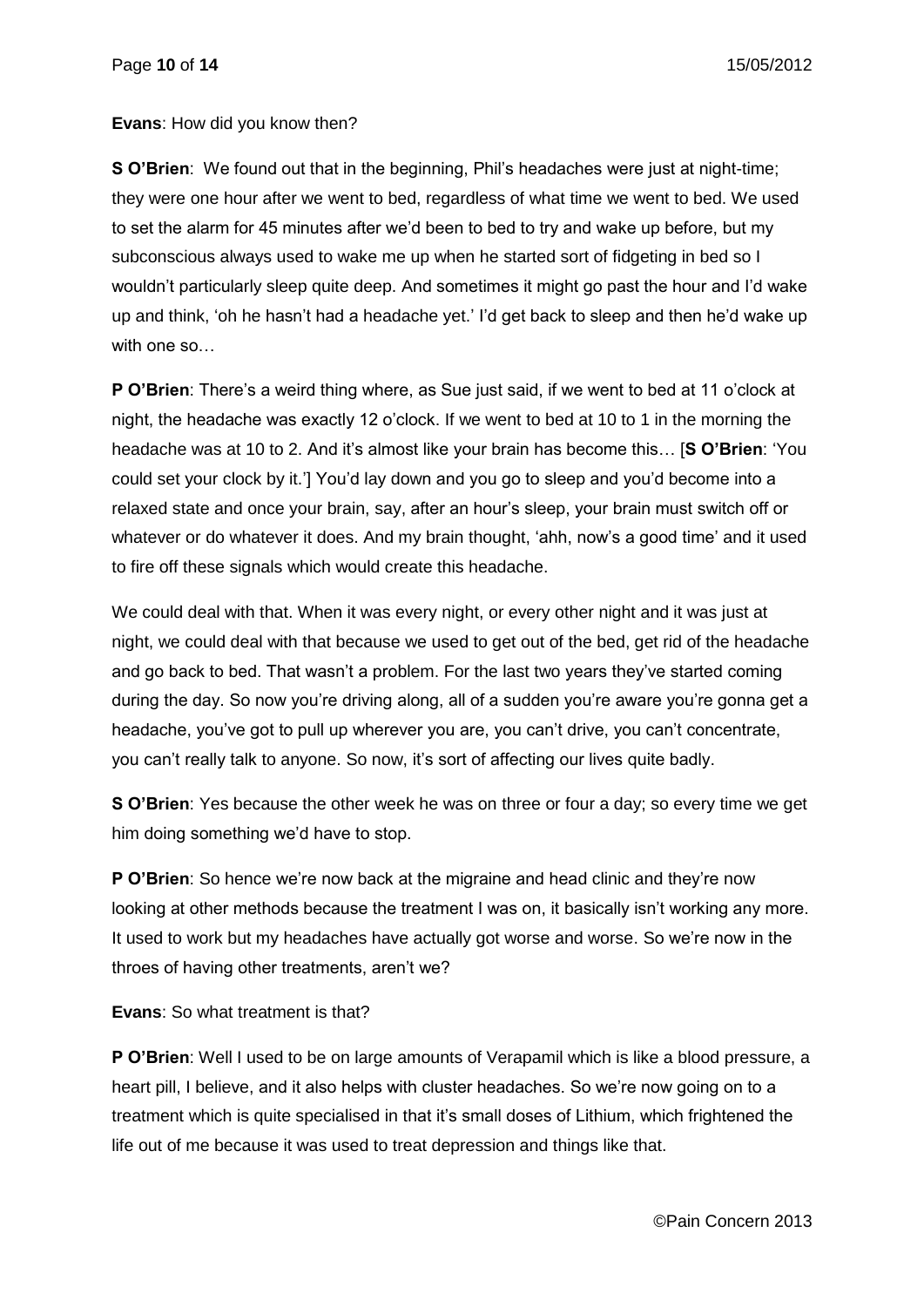However, we've been told by our specialist that, you know, Lithium does all sorts of things for different people, so I had the impression it was going to play with my mind and things like that because it's linked to depression and it's nothing like that at all. It basically helps how active the brain is at certain times so for people with cluster headaches a little bit of Lithium can do some good but then I have to go and have blood tests and things like that; it's a treatment that has to be closely monitored. And then because I've had cluster headaches for so long, to give these other treatments an opportunity to work, we need to try and switch them off for four or five weeks because my body's got in the habit of having a headache. So we're trying to switch them off for 4 or 5 weeks.

**Evans**: Switch off the medication.

**P O'Brien**: Switch off the pain, switch off the cluster headache.

**S O'Brien:** So today…

**P O'Brien**: So today I've had an injection in the back of the head…

**S O'Brien:** …a nerve blocker…

**P O'Brien:** …which is a nerve blocker. So I've had that today and now we've got to wait and see what effect that has. So we're hoping that this nerve blocker injection…

**S O'Brien:** …changes the signals in his head…

**P O'Brien:** …is going to calm everything down rather than change them, I believe, it's gonna calm it all down. So hopefully I'm going to get five or six or even eight weeks off from having a cluster headache, which will hopefully give the new treatment an opportunity to get a hold and work.

**Evans**: You were saying that it's become unmanageable over the last couple of months. How does that impact on you?

**P O'Brien**: Well I've got a business, so I'm better off than some, I suppose, in terms of I'm my own time manager. So it's good in that respect. But the biggest difference for me is that when I used to just get them at night, nobody knew I had them. We didn't tell anyone because it wasn't important. It was just something between us at home who knew that I…

**S O'Brien:** You don't like the fuss, do you? You don't want people coming up to you…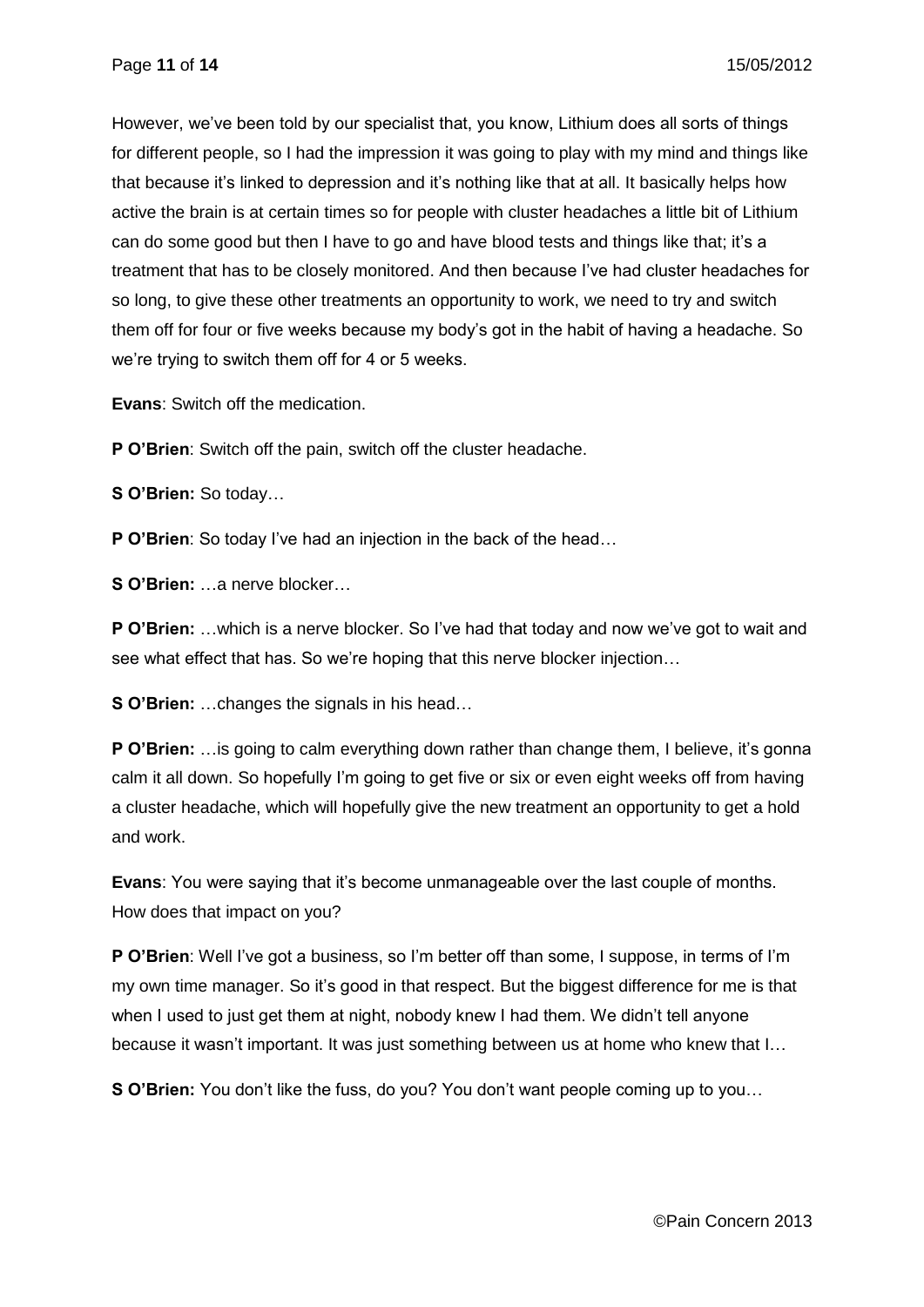**P O'Brien:** No, I don't want people feeling sorry for me and asking me if I'm alright, I just want to…I'll get cluster headaches but I just want to get on with me life. I still just wanna be me; I don't want everybody asking me how I'm getting on.

**S O'Brien:** But people who are aware of it are constantly going, 'Oh, are you alright?'

**P O'Brien**: Because I don't think of it that I'm ill – because I'm not ill, I just suffer from cluster headaches. Now in fact, if somebody's ill, then you want… maybe they want sympathy, and people keep going, 'oh, how do you feel now' and people like that. And it's reassuring; it's almost a pat on the back. But suffering from cluster headaches – I can only speak for myself – I don't want people's sympathy. I don't want to talk about it. Because it's not an illness that's going to kill me or anything, it's just an unpleasant thing that happens to me. So I like the idea of people not knowing, really. It's better because they don't keep asking questions.

**S O'Brien**: You've got a quick treatment now as well. You have an injection, so when he gets a headache he injects himself and the headache's gone, normally within 10 minutes, which is really good. So we just carry medication around with us wherever we go, don't we? If ever we go out you've got some and I've got some. And then if Phil does get a really bad headache he'll just go off and inject himself and within 10 minutes it's gone.

**P O'Brien:** Yeah, so this new treatment is good. I'm saying new treatment – this is a treatment that was offered to me three or four years ago, and I didn't like the idea of injecting myself, because – this sounds weird – what happens is, I was told that I could have these injections and they gave me some. And I went home pleased as punch, 'I've got these new injections, I can't wait for my next headache to see how good it is.' And it becomes a little bit like that, y'know, you almost want try it out. And I got a headache which made me flustered and agitated, so then I didn't want to inject myself. I took the lid off and I'm, 'oh I can't, I can't do that' and so that went across the room because I'm agitated, [laughs] big handfuls of painkillers and it went on. So I had these injections that I didn't want to take... [**S O'Brien**: They're brilliant.] So, and now eventually I've seen someone here and they said, 'You've really got to try these things. You've got to… you've got to cope with it, you've just got to have this injection.' And now I have the injections and they're brilliant, aren't they, they're a lifesaver.

**Evans**: Phil and Sue O'Brien who I met at the National Migraine Centre in London. We'll come back to them to end this edition of *Airing Pain* in a moment. But let me just remind you that if you'd like to put a question to Pain Concern's panel of experts or just make a comment about these programmes, then please do so via our blog, message-board, e-mail, Facebook, Twitter and of course pen and paper. All the contact details are at our website,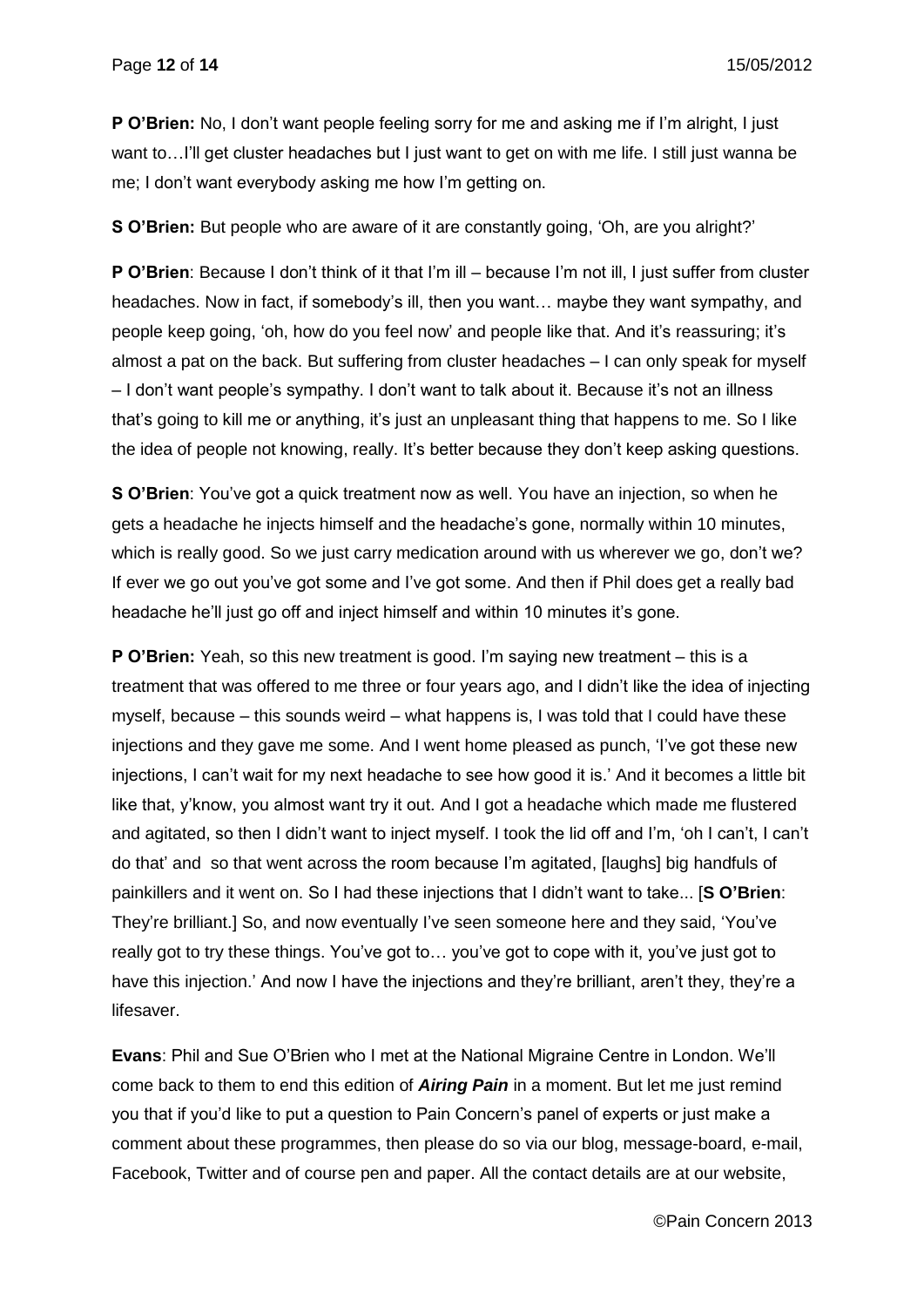which is Pain Concern, one word, painconcern.org.uk. And you can download all the editions of *Airing Pain* from there too.

**P O'Brien:** We deal with it as a pair, as a couple, really.

**S O'Brien:** In the beginning I felt really useless because we didn't know what it was, and Phil would pace up and down and be out in the garden at three, four in the morning and he'd be really irritable. So I'd sort of stay away from him. I didn't know whether to help him or to stay back. But now we've just got an understanding. I do what I do and you do what you do and if anything changes he'll let me know if he wants anything else.

**P O'Brien**: The way I've been told today that after a period of time it can just go away. And I await that day. [Laughs]

**S O'Brien:** Definitely.

**P O'Brien:** Really.

## **Contributors**

- Professor Barry Sessle, Faculty of Dentistry, University of Toronto
- Dr Amanda Williams, Reader in Clinical Health Psychology, University College London
- Phil and Sue O'Brien, living with cluster headaches

### **Contact**

Pain Concern, Unit 1-3, 62-66 Newcraighall Road, Edinburgh, EH15 3HS Telephone: 0131 669 5951 Email: [info@painconcern.org.uk](mailto:info@painconcern.org.uk)

[Helpline:](http://painconcern.org.uk/?page_id=218) 0300 123 0789 Open from 10am-4pm on weekdays. Email: [helpline@painconcern.org.uk](mailto:helpline@painconcern.org.uk)

To make a suggestion for a topic to be covered in *[Airing Pain](http://painconcern.org.uk/?page_id=229)*, email [suggestions@painconcern.org.uk](mailto:suggestions@painconcern.org.uk)